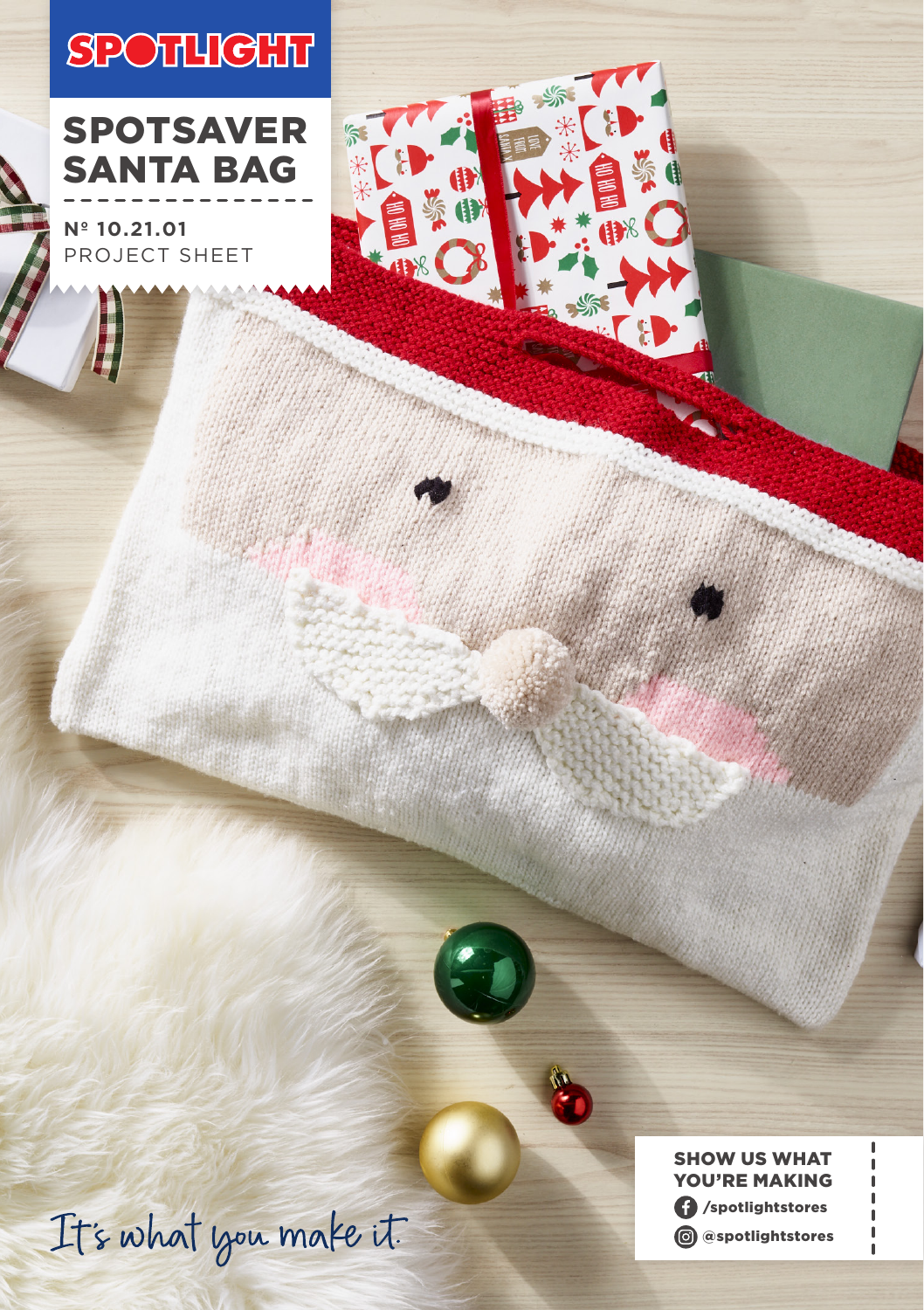### **SPOTSAVER SANTA BAG**

## **INTERMEDIATE**

#### **WHAT YOU'LL NEED**

- '4 Seasons' Spot Saver 200g x 1 balls Main colour (M) White, 1 ball 1st Contrast (C1) Red, 1 ball 2nd Contrast (C2) Beige, 1 ball 3rd Contrast (C3) Pink, Small quantity of Black for eyes
- 1 pair of 5.00mm and 6.00mm knitting needles knitting needles or size required to give correct tension.
- Scissors, yarn needle, tape measure

| Measurements |    |    |
|--------------|----|----|
| Width        | cm | 56 |
| Length       | cm | 40 |

#### **TENSION**

17 sts x 23 rows to 10cm over stocking st, using 5.00mm needles.

#### **INSTRUCTIONS**

#### **BACK**

Using 5.00mm needles and M, cast on 97 sts.

Working in stocking st, cont until work measures 33cm from beg, working last row on right side.

Knit 5 rows.

Using C1, work 10 rows garter st.

**Next row** – K36, cast off next 25 sts, knit to end.

**Next row** – K36, cast on next 25 sts, knit to end.

Work 4 rows garter st.

Cast off

#### **FRONT**

Using 5.00mm needles, cast on 97.

Working in stocking st, cont until work

measures 18cm from beg, working last row on wrong side.

Beg Colour Twist for Face

**Note** 1 – This technique is used to knit blocks of different colours. When using this method, you will need a separate ball for each section of colour. This involves twisting the different coloured yarns over each other to prevent holes. Twist the colour to be used underneath and to the right of the colour just used, and always change the colours on the wrong side of work so the change does not show on the right side.

**Next row** – K10 M, K9 C2, K20 C3, K19 C2, K20 C3, K9 C2, K10 M.

**Next row** – P10 M, P9 C2, P20 C3, P19 C2, P20 C3, P9 C2, P10 M.

**Next row** – K10 M, K11 C2, K17 C3, K21 C2, K17 C3, K11 C2, K10 M.

**Next row** – P10 M, P11 C2, P17 C3, P21 C2, P17 C3, P11 C2, P10 M.

**Next row** – K10 M, K13 C2, K14 C3, K23 C2, K14 C3, K13 C2, K10 M.

**Next row** – P10 M, P13 C2, P14 C3, P23 C2, P14 C3, P13 C2, P10 M.

**Next row** – K10 M, K15 C2, K11 C3, K25 C2, K11 C3, K15 C2, K10 M.

**Next row** – P10 M, P15 C2, P11 C3, P25 C2, P11 C3, P15 C2, P10 M.

**Next row** – K10 M, K77, C2, K10 M.

**Next row** – P10 M, P77, C2, P10 M.

Rep last 2 rows until work measures 33cm from beg, working last row on wrong side.

Using M, knit 6 rows.

Using C1, knit 10 rows.

**Next row** – K36, cast off next 25 sts, knit to end.

**Next row** – K36, cast on next 25 sts, knit to end.

Knit 4 rows.

Cast off

The information on this project sheet is presented in good faith, but no warranty is given, nor results guaranteed. Quantities and selections may vary at each store. Copyright Spotlight 2020.